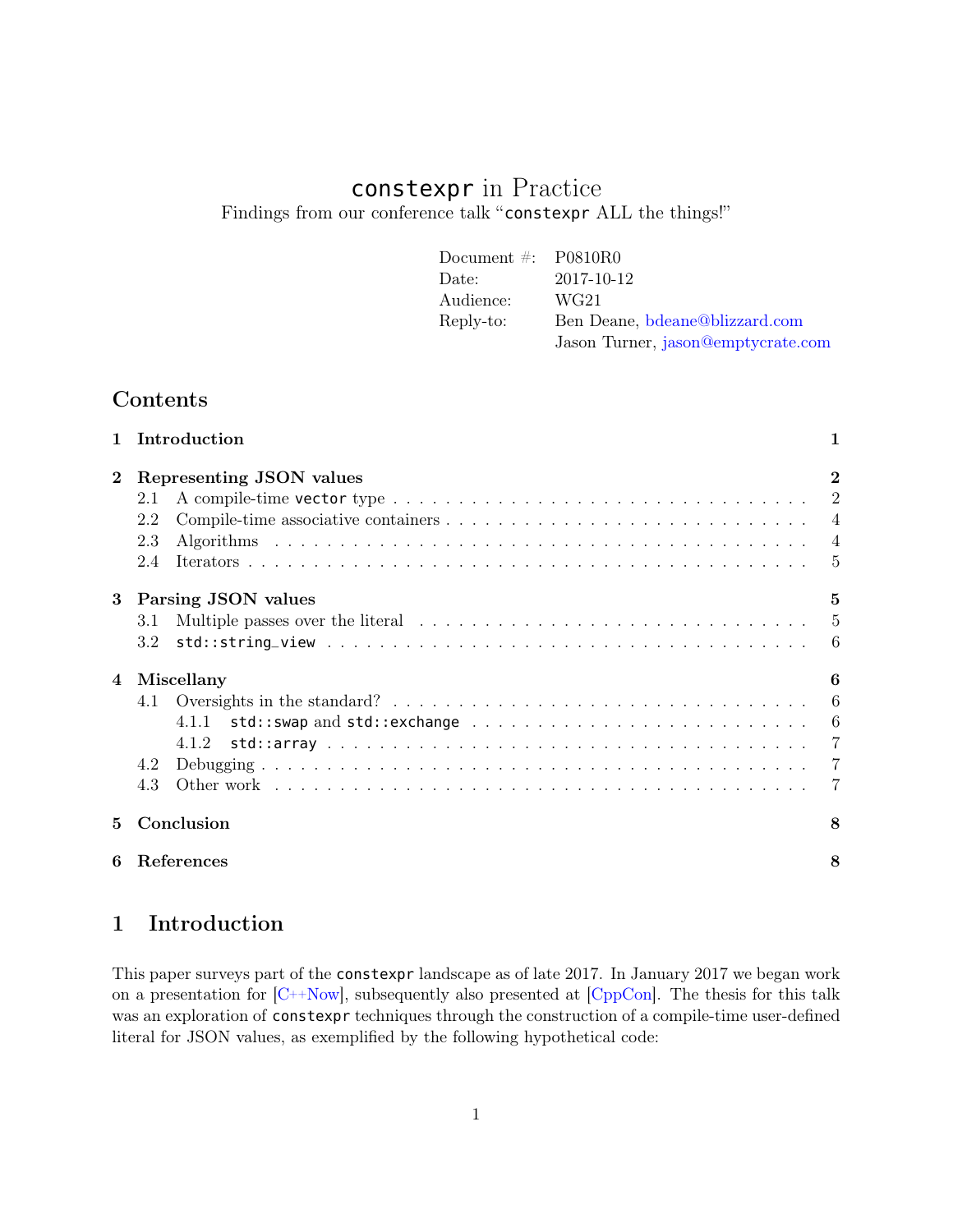```
1 constexpr auto jsv
2 = R'' ({
3 "feature-x-enabled": true,
4 "value-of-y": 1729,
5 "z-options": {"a": null,
6 "b": "220 and 284",
7 "c": [6, 28, 496]}
8 })"_json;
9 if constexpr (jsv["feature-x-enabled"]) {
10 // code for feature x
11 } else {
12 // code when feature x turned off
13 }
```
Although we achieved our goals, along the way we found some things we consider to be omissions and/or defects in the current standard (both in the library and in the language), as well as implementation bugs in standard libraries and varying behaviour between compilers. It is our hope that by highlighting current shortcomings and giving insight into various use cases for constexpr, this paper will provide guidance for future constexpr standardization and helpful considerations for implementers.

# <span id="page-1-0"></span>2 Representing JSON values

A JSON value is a discriminated union of six possibilities: null, a boolean, a number, a string, an array of values, or an object (which is a map of strings to values). Of these, nulls, booleans and numbers are immediately usable as literal types. Strings, arrays and objects require some implementation as compile-time containers.

#### <span id="page-1-1"></span>2.1 A compile-time **vector** type

We implemented a simple bounded compile-time vector type with a size member of type std::size\_t and a data member of type std::array<T, N>.

```
1 namespace cx
2 \mid \{3 template <typename Value, std::size_t Size = 5>
4 class vector
5 {
6 using storage_t = std::array<Value, Size>;
7
8 public:
9 template<typename Itr>
10 constexpr vector(Itr begin, const Itr &end)
11 {
12 while (begin != end) {
13 push_back(*begin);
14 ++begin;
15 }
16 }
```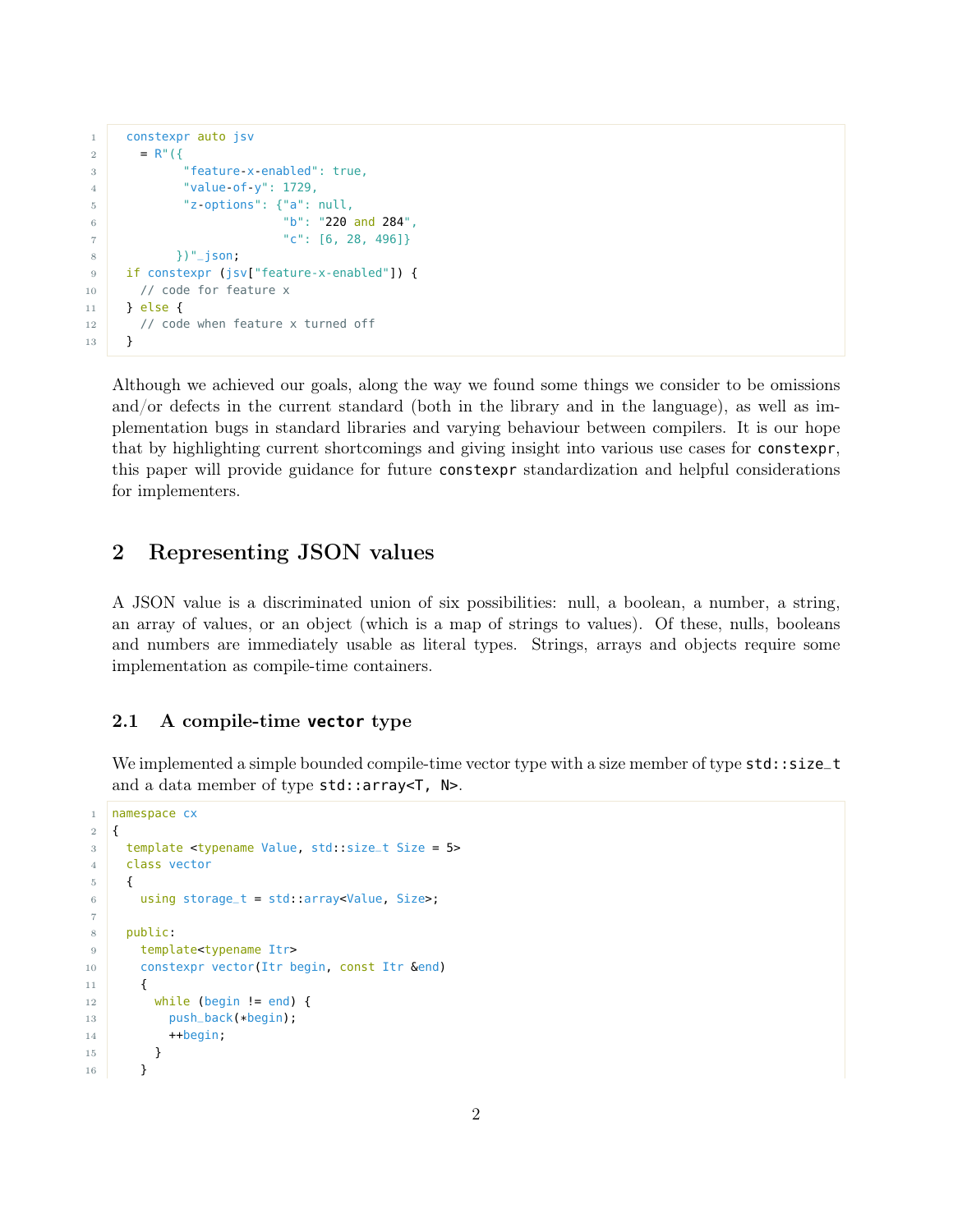```
17 constexpr vector(std::initializer_list<Value> init)
18 : vector(init.begin(), init.end())
19 {
20 }
21
22 constexpr vector() = default;
23
24 // some functions omitted for the sake of brevity
25 // and initial exposition
26 // ...
27
28 constexpr auto capacity() const { return Size; }
29 constexpr auto size() const { return m_size; }
30 constexpr auto empty() const { return m_size == 0; }
31
32 constexpr void clear() { m\_size = 0; }
33
34 constexpr const Value* data() const {
35 return m_data.data();
36 }
37
38 private:
39 storage_t m_data{};
40 std::size_t m_size{0};
41 };
```
Our first surprise came when we tried to implement begin() and end() for this vector type in the obvious way:

```
1 template <typename Value, std::size_t Size = 5>
2 class vector
3 \mid \{4 / / ...5
6 constexpr auto begin() const { return m_data.begin(); }
7 constexpr auto begin() { return m_data.begin(); }
8
9 constexpr auto end() const { return std::next(m_data.begin(), m_size); }
10 constexpr auto end() { return std::next(m_data.begin(), m_size); }
11
12 // ...
13 };
```
The implementation of std::next in GCC 7.2 fails when used in a constexpr context because of an internal function not being marked constexpr, as can be seen at <https://godbolt.org/g/4YBTN7>. The functions std::advance and std::distance fail in the same way.

This issue appears fixed in a trunk build of GCC as of September 2017. We don't take the issue as a failing of library authors, but rather as an indication that constexpr functions require extensive testing.

If one is writing a constexpr function, adequate testing practically requires a doubling-up of tests to ensure that everything works both when invoked at runtime and at compile time.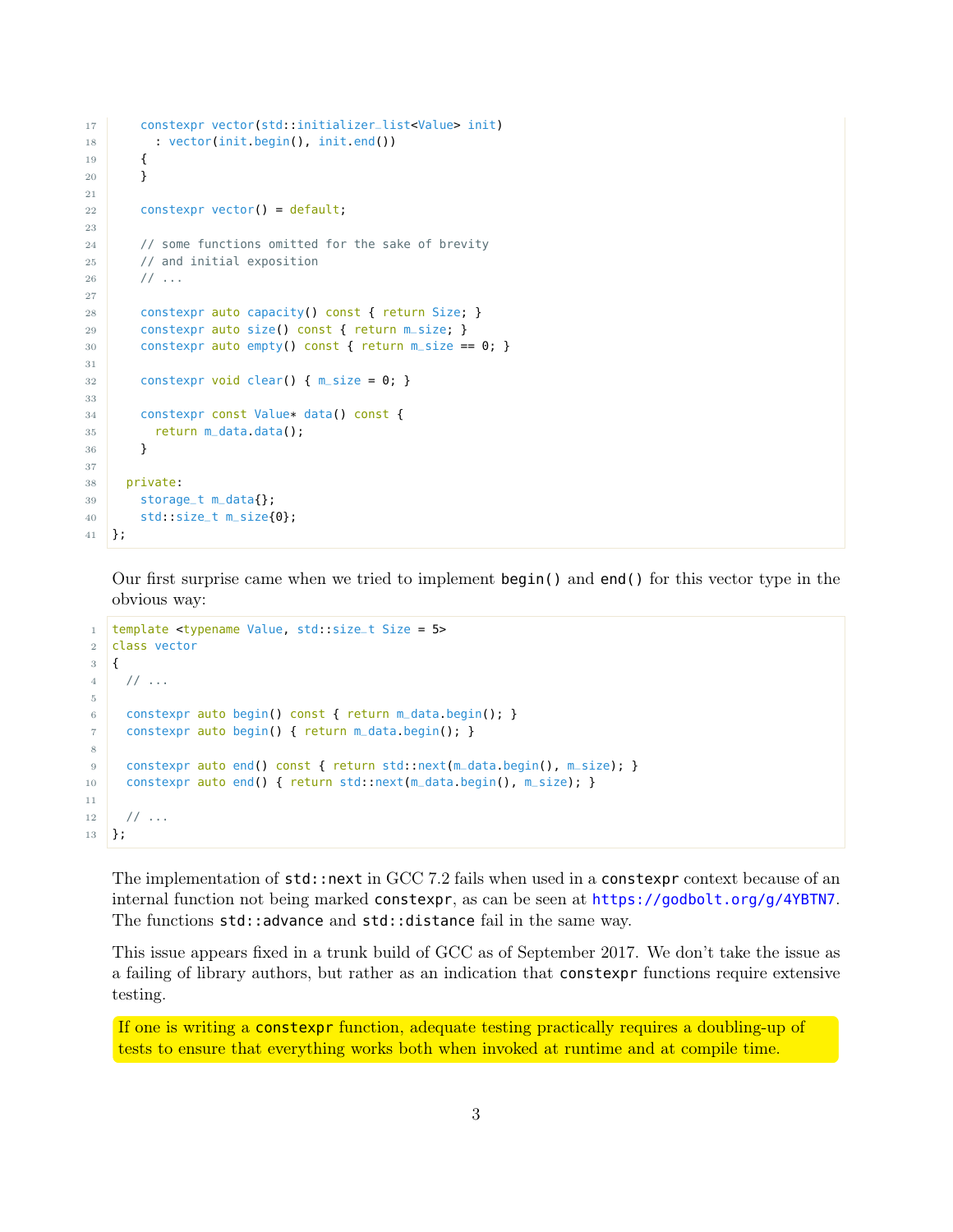### <span id="page-3-0"></span>2.2 Compile-time associative containers

We used the constexpr vector type for JSON strings ( $cx$ ::vector<char>) and for JSON arrays (cx::vector<JSON\_Value>). JSON objects are maps from strings to values, so we used an array of pairs as the underlying storage for our map type.

```
1 template <typename Key, typename Value, std::size_t Size = 5,
2 typename Compare = std::equal_to<Key>>
3 class map
4 \mid \mathbf{6}5 public:
6 // \ldots7
8 private:
9 std::array<cx::pair<Key, Value>, Size> m_data{};
10 std::size_t m_size{0};
11 };
```
Note the use of cx::pair rather than std::pair. We were unable to use std::pair because

std::pair's assignment operator is not constexpr.

This appears to be a defect in the standard, since if one has constexpr-friendly types inside a std::pair, one can clearly assign first and second in a constexpr context. The same is true of std::tuple.

#### <span id="page-3-1"></span>2.3 Algorithms

In building a constexpr map type as an array of pairs, providing operator[] required a constexpr implementation of std::find\_if. This we provided by simply adding the keyword constexpr to a reference implementation found at <http://en.cppreference.com/w/cpp/algorithm/find>.

```
1 template <class InputIt, class UnaryPredicate>
2 constexpr InputIt find_if(InputIt first, InputIt last, UnaryPredicate p)
3 \mid \{4 for (; first != last; ++first) {
5 if (p(*first)) {
6 return first;
7 }
8 }
9 return last;
10 }
```
In the course of implementing our talk, we found constexpr uses for several other algorithms, e.g. std:: equal and std:: mismatch, which we provided similarly.

It is our belief that all of the  $C^{++}14$ -era (pre-parallel) algorithms may be made constexpr, in most cases just by adding constexpr.

Requirements for the three algorithms that may allocate memory  $-$  std::inplace\_merge, std::stable\_partition, and std::stable\_sort – are written such that complexity guarantees are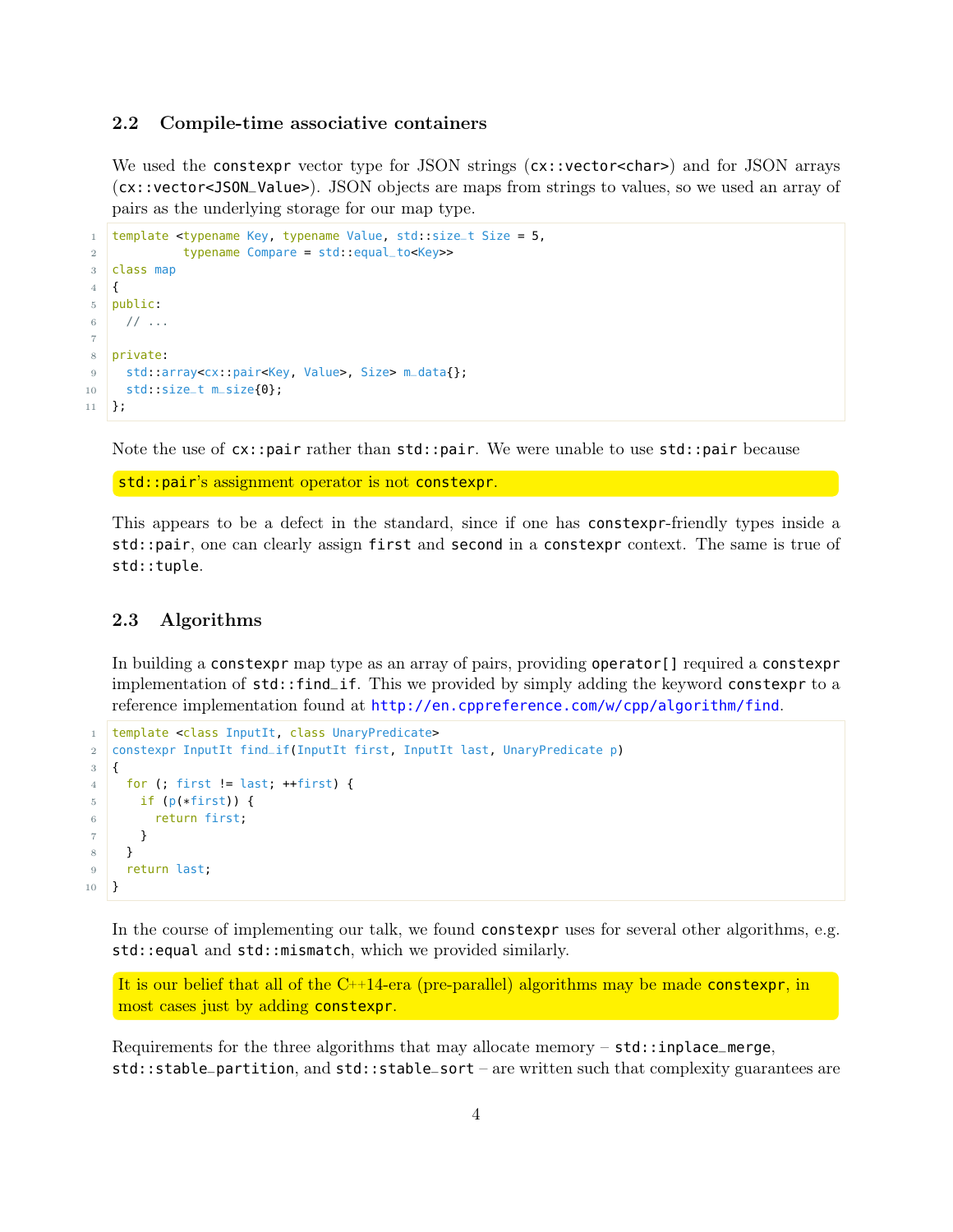relaxed if there is not enough memory available, so we believe these could also be made constexpr with relaxed complexity.

#### <span id="page-4-0"></span>2.4 Iterators

Using constexpr algorithms naturally requires constexpr iterators. We have a constexpr vector type with a constexpr push\_back operation.

No functions on std::back\_insert\_iterator are yet constexpr-friendly.

Having a constexpr-capable back\_insert\_iterator was useful to us, so we wrote an equivalent. We see no reason why most iterators and their member functions could not be marked constexpr, so that they may work with an appropriate constexpr-friendly container.

## <span id="page-4-1"></span>3 Parsing JSON values

Our basic approach to parsing the JSON user-defined literal at compile time was to build a parser combinator library using constexpr lambda expressions and, from this, to build a JSON parser. The details of this approach can be found in our conference talks and in the code at [\[constexpr\\_all\\_the\\_things\]](#page-7-4).

#### <span id="page-4-2"></span>3.1 Multiple passes over the literal

In order to precompute size information, we needed to make more than one pass over the literal to be parsed. To this end, we used the templated form of a string literal operator proposed in [\[N3599\]](#page-7-5) and furthered in [\[P0424\]](#page-7-6). This is currently implemented as an extension in GCC and Clang in the form originally proposed.

```
1 template <typename T, T... Ts>
2 constexpr auto operator "" _json()
3 \mid \{4 const std::initializer_list<T> il{Ts...};
5 constexpr auto S = sizes<Ts...>();
6 auto val = value_wrapper<S.num_objects, S.string_size>{};
7 val.construct(std::string_view(il.begin(), il.size()));
8 return val;
9 }
```
In order to achieve right-sizing of the JSON value, the return value of this operator is dependent on the output size required, which is computed from the literal itself.

Multiple passes on the input, with later passes dependent on earlier ones, would have been impossible without a templated user-defined literal operator.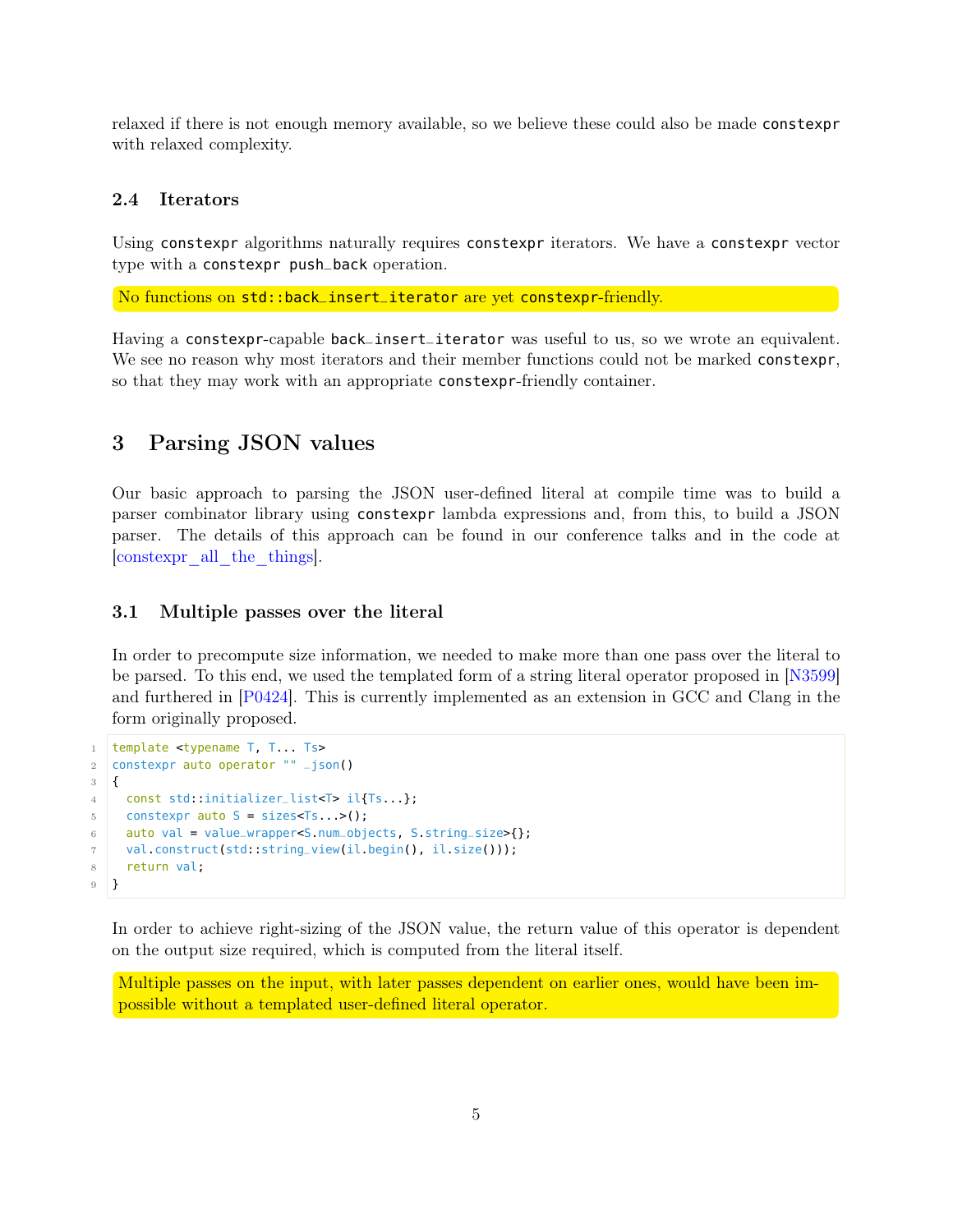On line 4 above, we use a std::initializer\_list to expand the template arguments. It doesn't need to be constexpr in this case, but naturally, being in a "constexpr ALL the things!" mindset, by default we typed constexpr in front of it, only to find that

constexpr std::initializer\_list is not currently possible.

Although we are not sure of the possibilities or requirements here, this was at least surprising, and the source of an error in our slides and an issue logged against our github repository.

On line 5 above, the possibility of using structured bindings to decompose S.num\_objects and S.string\_size occurred to us. Once again, we were surprised to find that

structured bindings cannot currently be applied to constexpr declarations.

## <span id="page-5-0"></span>3.2 **std::string\_view**

In parsing JSON literals, we made extensive use of  $std::string\_view$ . However, we found a few operations where the particular library implementation available at the time (GCC 7.2) was not constexpr-capable, although the standard does specify constexpr:

- constructing a std::string\_view from a const char\*
- std::string\_view's operator==
- member functions remove\_prefix and remove\_suffix

Like the issue with using  $std::next$ , these issues have been fixed in GCC trunk, but they serve to underline the requirement for constexpr tests.

## <span id="page-5-1"></span>4 Miscellany

#### <span id="page-5-2"></span>4.1 Oversights in the standard?

In the course of development, we found a few other things that seem to have missed the constexpr train for no good reason.

#### <span id="page-5-3"></span>4.1.1 **std::swap** and **std::exchange**

Neither of these functions is currently marked constexpr, and by our thinking, they would be useful at compile-time. If std::swap were constexpr, we would naturally expect that swap implemented as a member function on library types would also be constexpr where that makes sense (e.g. std::array::swap).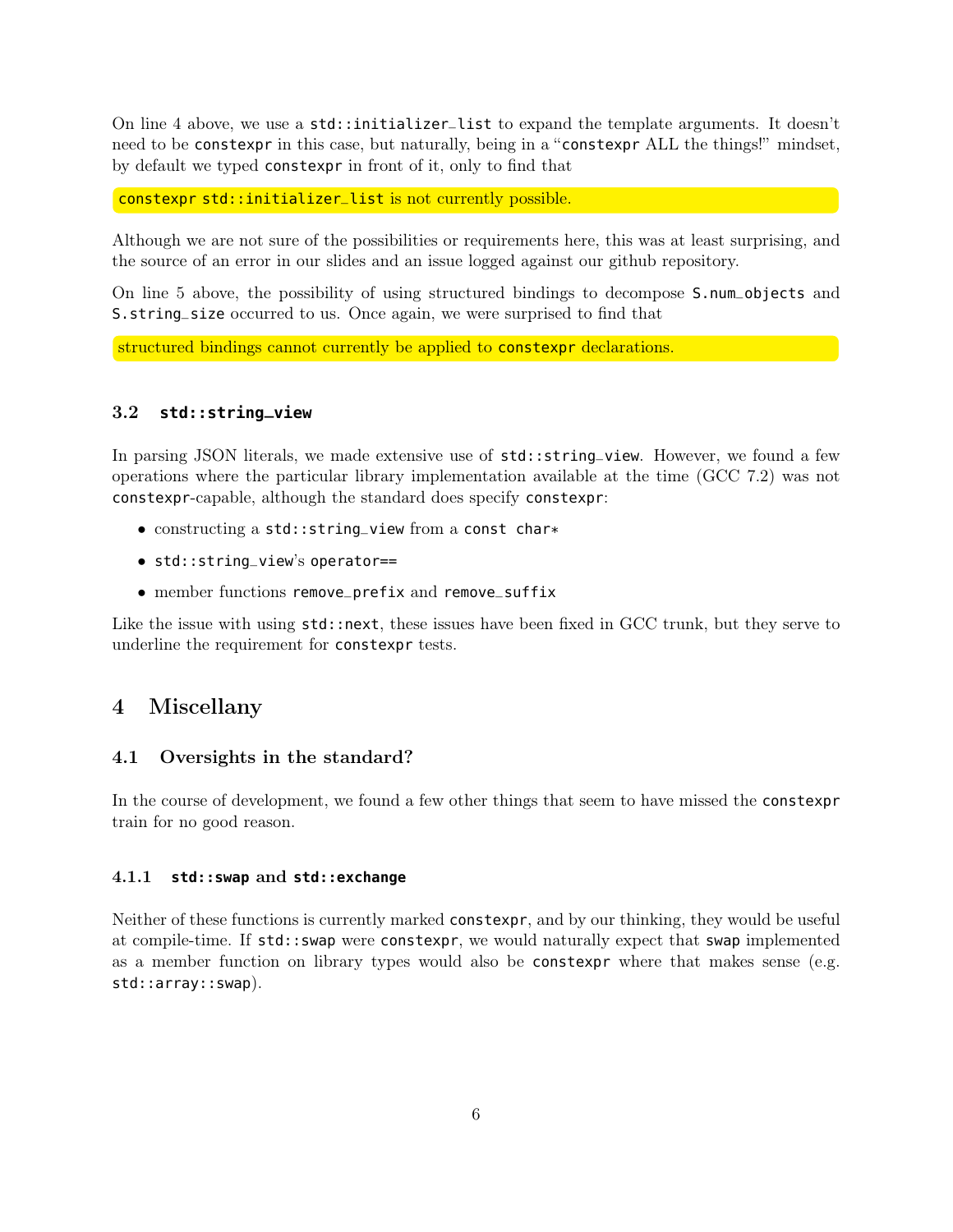### <span id="page-6-0"></span>4.1.2 **std::array**

The "trivial" container operations on std::array are all constexpr. However, swap and fill are not, and neither are the equality and comparison operators. To us, this seems like an omission.

The standard seems to have several inconsistencies in applying constexpr; in particular, there seem to be oversights for mutating operations and container operations which may be constexpr-friendly on literal types.

### <span id="page-6-1"></span>4.2 Debugging

Writing the code was not easy. In our experience, building up anything more than trivial constexpr constructs requires painstaking piecemeal work, frequently using primitive tools like throw to force errors in constexpr evaluation.

In the case of building up parser combinators, the nesting depth of lambda expressions was such that compiler diagnostics were extremely large and obscure, even for experienced template metaprogrammers.

Additionally, when the C++ was working, but the JSON string to be parsed was ill-formed, there was no easy way to communicate the location and nature of the parse error. This prevented us from writing anything more than very primitive error handling and from setting up credible tests for intentionally failing parses.

The ability to provide custom compiler diagnostics would have helped tremendously in the development, use, and testing of our code.

[\[P0596\]](#page-7-7) is of particular interest to us as a potential facility for compile-time debugging and testing.

Although the focus of our presentation was entirely on compile-time computation, the mixing of runtime and compile-time calculations is currently problematic, given the inability to control or detect when the evaluation is occurring. This did lead to a bug in our slides; it's easy to accidentally omit a constexpr keyword and get runtime results where purely compile-time was intended. A facility like [\[P0595\]](#page-7-8) would be very helpful here.

### <span id="page-6-2"></span>4.3 Other work

Much of our work was in discovering currently usable techniques for creating and manipulating structures at compile time. At the moment we are limited to fixed-size structures, and this greatly increases the complexity of solutions. If dynamic structures were available at compile time, this work would be a lot simpler.

For this reason, we are very interested in the evolution of ideas in [\[P0597\]](#page-7-9) and [\[P0639\]](#page-7-10).